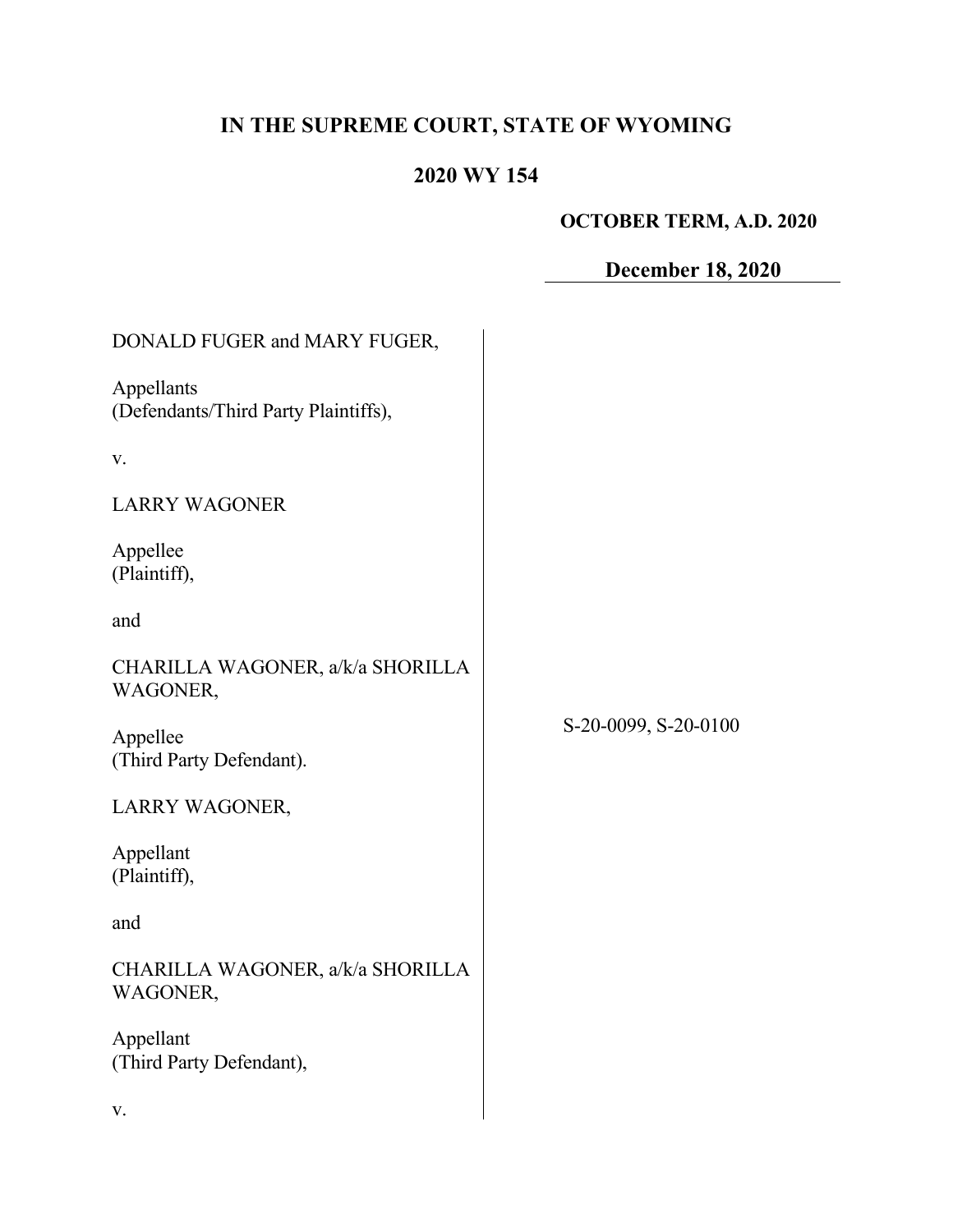#### DONALD FUGER and MARY FUGER,

Appellees (Defendants/Third Party Plaintiffs).

### *Appeal from the District Court of Sweetwater County The Honorable Richard L. Lavery, Judge*

## *Representing Donald Fuger and Mary Fuger:*

*Clark D. Stith, Stith Law Office, Rock Springs, Wyoming. Argument by Mr. Stith.*

#### *Representing Larry Wagoner and Charilla Wagoner:*

*Elizabeth Greenwood, Greenwood Law, LLC, Pinedale, Wyoming; Inga L. Parsons, Attorney at Law, Marblehead, Massachusetts. Argument by Ms. Parsons.*

## *Before DAVIS, C.J., and FOX, KAUTZ, BOOMGAARDEN, and GRAY, JJ.*

**NOTICE: This opinion is subject to formal revision before publication in Pacific Reporter Third. Readers are requested to notify the Clerk of the Supreme Court, Supreme Court Building, Cheyenne, Wyoming 82002, of any typographical or other formal errors so that correction may be made before final publication in the permanent volume.**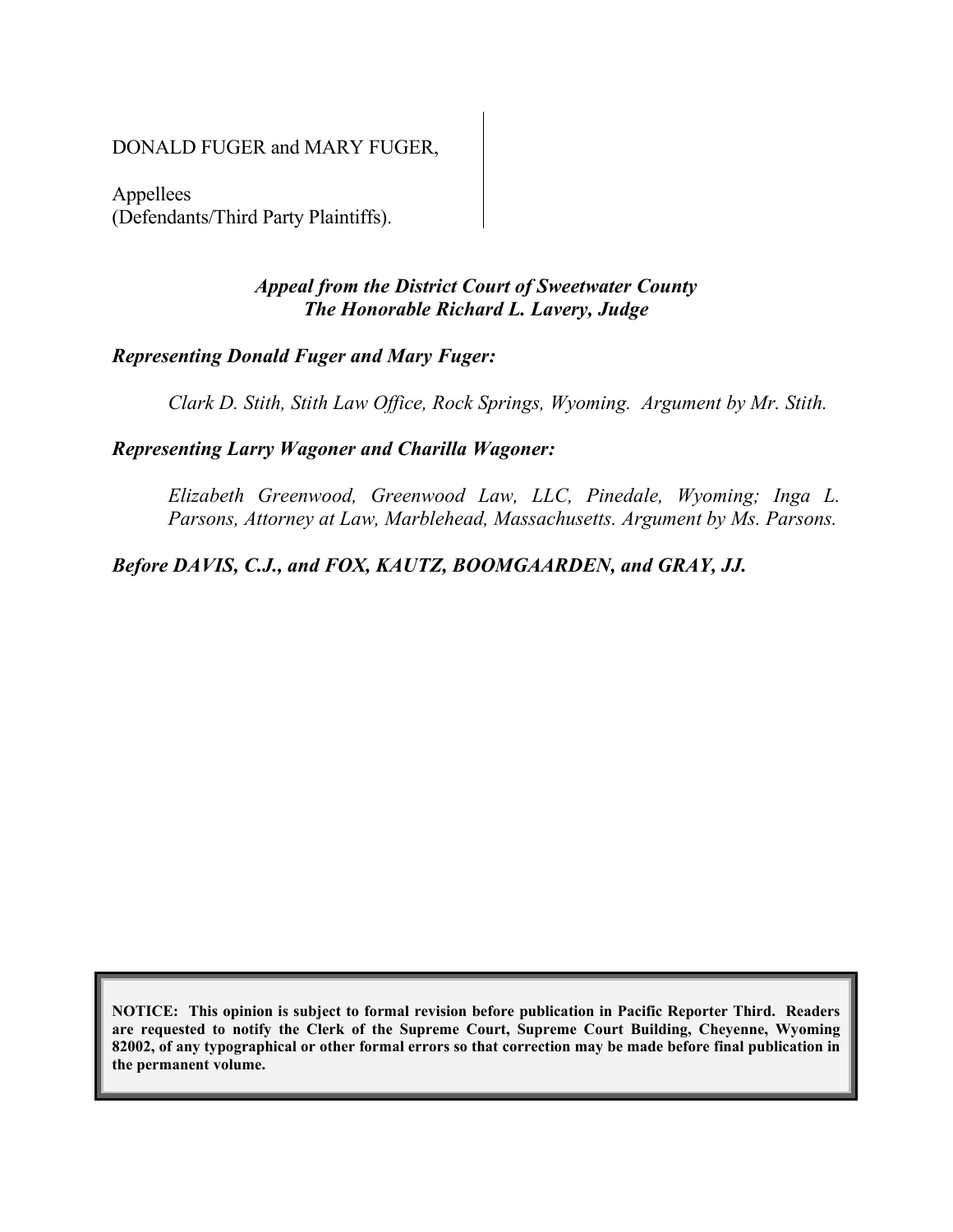#### **FOX, Justice.**

[¶1] Donald Fuger and Larry Wagoner entered into an agreement to construct two buildings on five acres of the Fugers' property. After the parties completed the buildings, Mr. Wagoner occupied one and rented the other for several years. The arrangement ended when it became apparent that the parties had different versions of the terms of their agreement. Mr. Fuger and his wife, Mary Fuger, sued Mr. Wagoner and his wife, Charilla Wagoner, to evict them from the property. Mr. Wagoner sued the Fugers under contract and equitable theories for ownership of one building and the underlying five acres. The district court held a bench trial and largely found in favor of Mr. Wagoner but held specific performance unavailable. Both parties appealed. We reverse and remand.

#### *ISSUES*

- [¶2] The Fugers raised numerous issues, which we rephrase as follows:
	- I. Did the district court err in finding the written lease unenforceable and enforcing the prior oral contract when the lease contained an integration clause?
	- II. Did the district court err in finding a valid oral contract between Mr. Wagoner and Mr. Fuger?

We rephrase Mr. Wagoner's issues on appeal as:

- III. Did the district court err when it granted the Fugers' W.R.C.P. 52(c) motion and found that Mr. Wagoner failed to prove there was a contract to sell between him and Mrs. Fuger?
- IV. Did the district court err in not awarding equitable remedies for Mr. Wagoner against Mrs. Fuger?

#### *FACTS*

[¶3] Donald and Mary Fuger own forty acres of land in Reliance, Wyoming as tenants by the entireties. Around 2008, Donald Fuger and Larry Wagoner entered into an agreement regarding a five-acre section known as the Western States Yard. Mr. Wagoner cleared the site and stored equipment there. At some point, the parties agreed to construct two buildings on the site. Mr. Wagoner asserts the parties orally agreed that Mr. Fuger would obtain a loan to construct two metal buildings. Mr. Wagoner would construct the buildings, pay off the loan and, ultimately, own one of the buildings and the five-acre parcel underneath, while Mr. Fuger would own the other building. The parties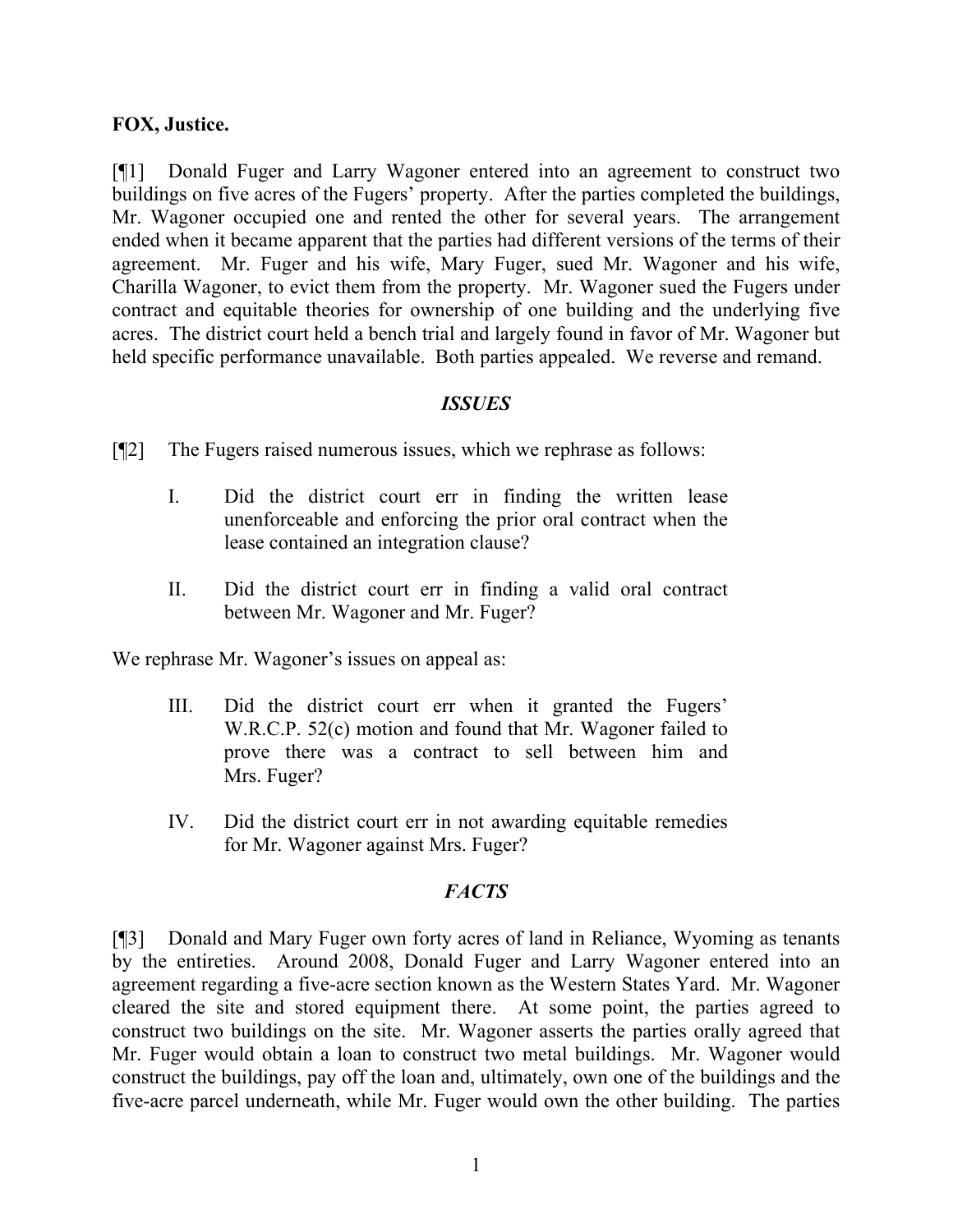worked together to obtain the proper permits for the project and to convert the zoning of the property. Prior to constructing the buildings, the parties signed a lease agreement containing an integration clause but missing the payment term. Mr. Fuger asserts that the lease agreement constitutes the entirety of their agreement. He claims that, under the lease, Mr. Wagoner was required to pay for the cost of the construction loan and the permanent financing. In exchange, Mr. Wagoner had exclusive use of both buildings for five years, until February 2017.

[¶4] The Fugers' LLC, Reliance Storage, obtained a construction loan and, later, the permanent financing on the project. Mr. Wagoner prepared the site, lined up subcontractors, and worked with them to construct the buildings. After several months, the project was complete, and the Western States Yard had two buildings and other improvements. Mr. Wagoner occupied one building and rented out the second building for \$2,500 per month. Mr. Wagoner made monthly payments of \$2,500 to the Fugers for a couple years, and then paid the bank around \$2,100 a month for nearly three years, until the Fugers told the bank to stop accepting his payments.

[¶5] In November 2017, the Fugers served a Notice to Quit Premises on Mr. Wagoner. Mr. Wagoner remained on the premises and sued the Fugers for breach of oral contract, promissory estoppel, unjust enrichment, quantum meruit and implied contract, and injunctive relief. The Fugers counterclaimed for forcible entry and detainer and slander of title.<sup>[1](#page-3-0)</sup> The district court consolidated the cases and held a bench trial. At the close of the Wagoners' case, Fugers' counsel made a motion, under Rule 52(c), for "judgment as a matter of law" on the claims against Mrs. Fuger, and the district court took that motion under advisement.

[¶6] The district court entered Findings of Fact and Conclusions of Law. It held that the lease agreement was unenforceable because it was missing an essential term, the amount of rent, that could not be provided through course of performance. The district court then held that an enforceable oral contract existed between Mr. Fuger and Mr. Wagoner. But, because the Fugers owned the property as tenants by the entireties, the district court determined specific performance was unavailable and, instead, awarded actual damages. The district court awarded Mr. Wagoner \$302,234.48, plus postjudgment interest. It did not reach Mr. Wagoner's equitable claims because it found an enforceable oral contract. The district court granted the Fugers' Rule 52(c) motion. It found no enforceable contract with Mrs. Fuger and held that Mr. Fuger did not have authority to convey ownership of the Western States Yard because the couple owned it as tenants by the entireties. It also ruled against the Fugers on their slander of title claim, which they did not appeal. Finally, the district court gave the Wagoners thirty days to vacate the premises. Both parties appealed the district court's decision.

<span id="page-3-0"></span><sup>&</sup>lt;sup>1</sup> The Fugers originally filed their forcible entry and detainer action in circuit court.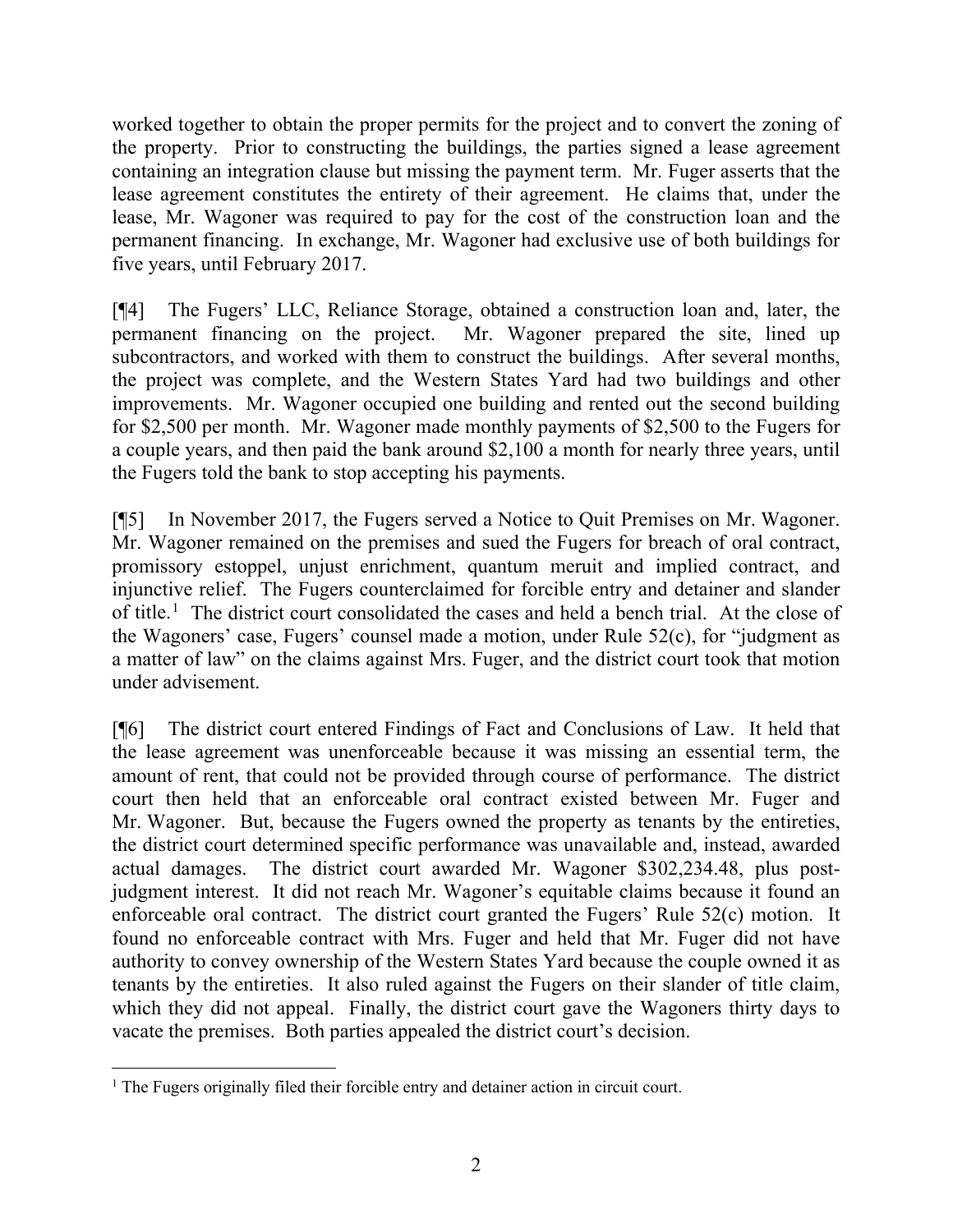#### *DISCUSSION*

#### *I. The district court correctly found the written lease unenforceable because it is missing an essential term*

[¶7] The Fugers argue that the district court erred in finding the written lease was missing an essential term. They contend the rent term can be filled by looking at course of performance and therefore the lease is a valid contract. They assert that, because the lease is a binding contract with an integration clause, it supersedes the oral agreement.

#### **A. Standard of Review**

[¶8] After a bench trial, we review the district court's factual findings for clear error and its conclusions of law de novo. *Mattheis Co. v. Town of Jackson*, 2019 WY 78, ¶ 18, 444 P.3d 1268, 1275 (Wyo. 2019) (citing *Acorn v. Moncecchi*, 2016 WY 124, ¶ 23, 386 P.3d 739, 748 (Wyo. 2016)).

> The factual findings of a judge are not entitled to the limited review afforded a jury verdict. While the findings are presumptively correct, the appellate court may examine all of the properly admissible evidence in the record. Due regard is given to the opportunity of the trial judge to assess the credibility of the witnesses, and our review does not entail reweighing disputed evidence. Findings of fact will not be set aside unless they are clearly erroneous. A finding is clearly erroneous when, although there is evidence to support it, the reviewing court on the entire evidence is left with the definite and firm conviction that a mistake has been committed. In considering a trial court's factual findings, we assume that the evidence of the prevailing party below is true and give that party every reasonable inference that can fairly and reasonably be drawn from it. We do not substitute ourselves for the trial court as a finder of facts; instead, we defer to those findings unless they are unsupported by the record or erroneous as a matter of law. The district court's conclusions of law are reviewed *de novo*.

*Mattheis*, 2019 WY 78, ¶ 18, 444 P.3d at 1275 (quoting *Meiners v. Meiners*, 2019 WY 39, ¶ 8, 438 P.3d 1260, 1265-66 (Wyo. 2019)).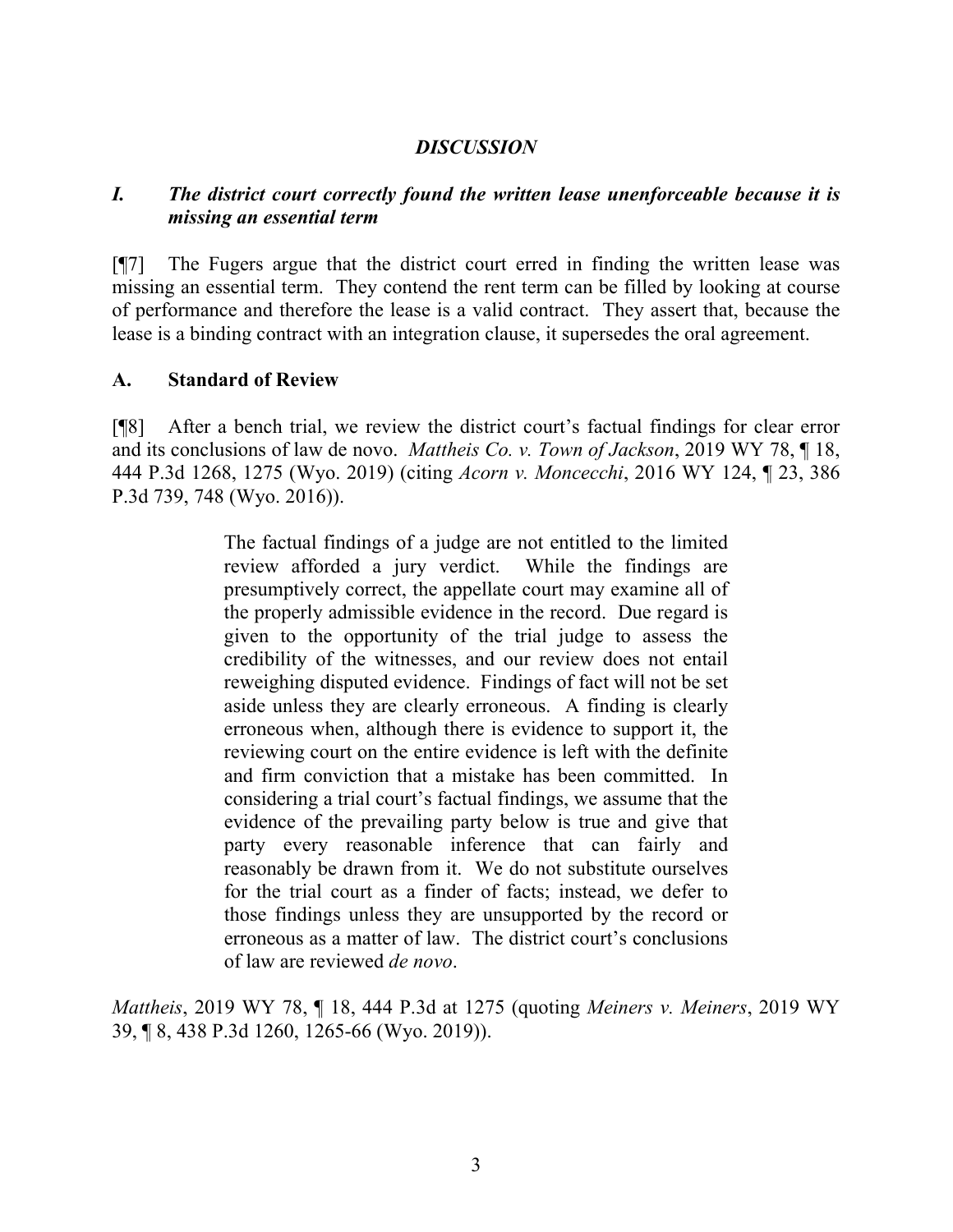#### **B. Discussion**

[¶9] There is no question that the parties signed a lease agreement and that the lease agreement contained an integration clause. The question is whether the essential terms were sufficiently definite to form an enforceable contract. Whether a term is essential is often a question of fact. *Mantle v. North Star Energy & Constr.*, 2019 WY 29, ¶ 62, 437 P.3d 758, 782 (Wyo. 2019) (citing *Roussalis v. Wyo. Med. Ctr., Inc.*, 4 P.3d 209, 232 (Wyo. 2000)). The district court determined that the missing rent amount was an essential term of the lease agreement. The purpose of the lease agreement was to grant Mr. Wagoner the use of the Western States Yard for five years for a monthly payment. The rental amount is an essential term because without it, the court cannot determine if there was a breach, or how to remedy it. *See Simek v. Tate*, 2010 WY 65, ¶ 21, 231 P.3d 891, 899 (Wyo. 2010). The court's finding that the rental amount was an essential term was not clearly erroneous.

[¶10] However, the contract need not fail simply because it is missing an essential term.

While it is essential that the mutual assent of the parties to the terms of a contract must be sufficiently definite to enable the court to ascertain what they are, nevertheless it is not necessary that each term be spelled out in minute detail. It is only that the essentials of the contract must have been agreed upon and be ascertainable. The law does not favor the destruction of contracts on the ground of indefiniteness, and if it be feasible the court will so construe the agreement so as to carry into effect the reasonable intention of the parties if that can be ascertained.

*Mantle*, 2019 WY 29, ¶ 62, 437 P.3d at 782 (quoting *Roussalis*, 4 P.3d at 231-32). "An agreement may be fleshed out by usages to which the parties are subject, by a course of dealing between the parties prior to their agreement, or by a course of performance between them after their agreement." *Mantle*, 2019 WY 29, ¶ 63, 437 P.3d at 782 (quoting I E. Allan Farnsworth, *Farnsworth on Contracts* § 3.28, at 357 (1990)). Mr. Fuger argues that the parties agreed prior to signing the lease that they would determine the monthly rent after they secured permanent financing and learned the amount of that monthly payment. He asserts that the parties' course of performance after signing the lease demonstrates the prior agreement and adequately completes the missing term.

[¶11] The lease is silent not only about the amount of monthly rent, but also about how to calculate the rent, and when or if it would change. At most, Mr. Fuger's contention is that the parties had an agreement to agree to the rental amount. "Unless the essential terms of such a future agreement are defined with reasonable certainty, there is no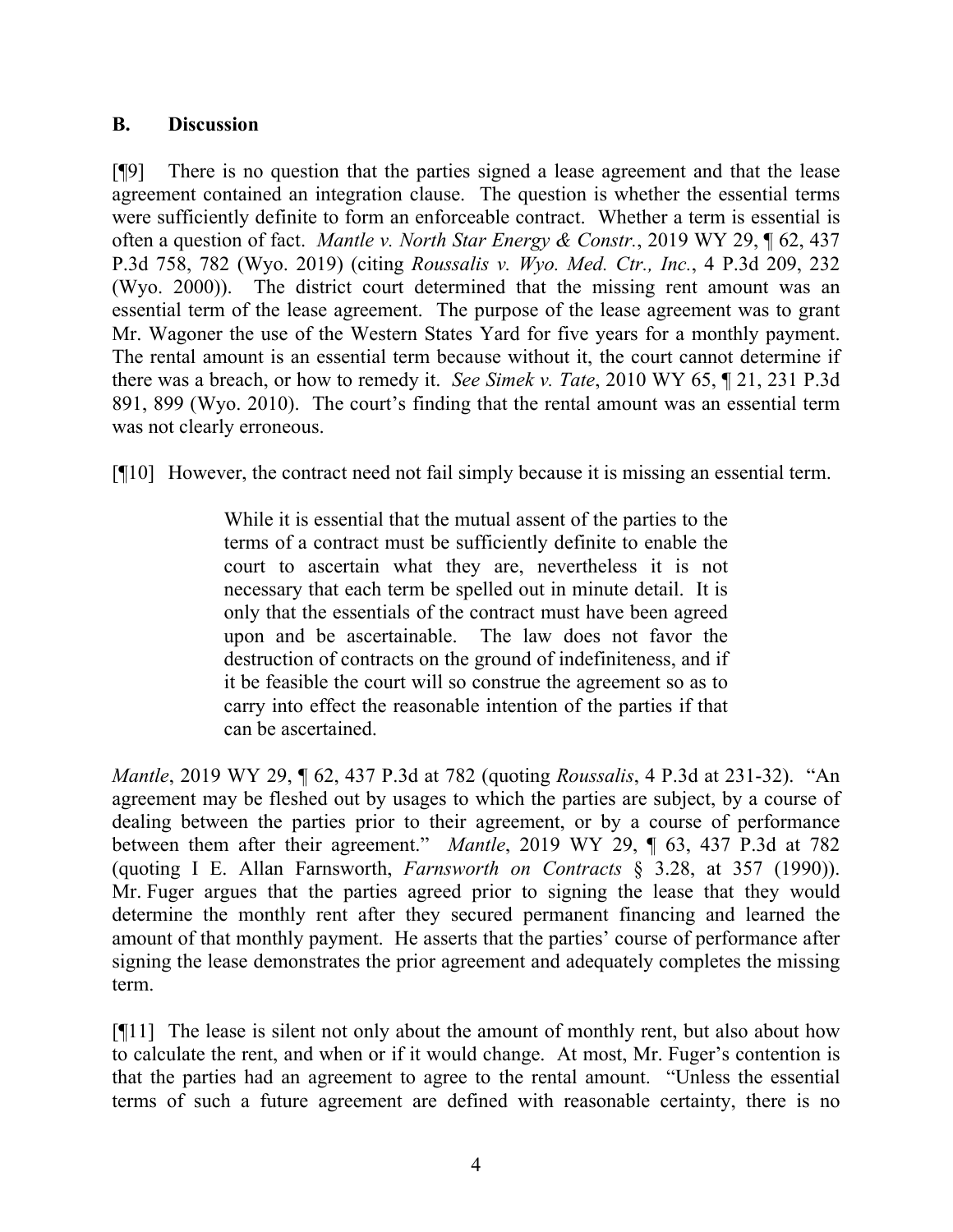contract for the court to enforce." *Rialto Theatre, Inc. v. Commonwealth Theatres, Inc.*, 714 P.2d 328, 334-35 (Wyo. 1986) (citations omitted). The amount Mr. Wagoner paid each month varied over the years that he occupied the Western States Yard. Mr. Wagoner paid Mr. Fuger \$2,500 per month for nearly two years. For the next three years, Mr. Wagoner paid approximately \$2,100 per month directly to the bank. Because Mr. Wagoner paid different amounts of rent to different recipients over the years, the course of performance is not sufficiently definite to complete the missing term. *Id.*; *see also Davis v. Davis*, 855 P.2d 342, 349 (Wyo. 1993) (citations omitted) ("definite terms that the parties themselves did not agree upon cannot be supplied by the court"). The district court did not err in finding the lease agreement unenforceable.

## *II. The district court erred in finding a valid oral contract between Mr. Wagoner and Mr. Fuger*

[¶12] Though the district court recognized that the tenancy by the entireties prevented Mr. Fuger from selling the Western States Yard to Mr. Wagoner, it nevertheless found an enforceable oral contract between the two men. Mr. Fuger argues this was error, and we agree.

[¶13] Five unities are required to establish a tenancy by the entireties: "(1) unity of interest, (2) unity of title, (3) unity of time, and (4) unity of possession. For a tenancy by the entirety, there is of course the additional characteristic of unity of person which exists only in the case of a husband and wife." *Baker v. Speaks*, 2013 WY 24, ¶ 47, 295 P.3d 847, 858 (Wyo. 2013) (quoting *Wambeke v. Hopkin*, 372 P.2d 470, 475 (Wyo. 1962)). It is undisputed the Fugers owned the property as tenants by the entireties. In general, "husband and wife . . . take the whole estate as a single person. . . . The estate is owned not by one but by both as an indivisible entity and . . . [they] cannot [divide the estate] except by the joint act of husband and wife." *Ward Terry & Co. v. Hensen*, 75 Wyo. 444, 451-52, 297 P.2d 213, 215 (1956) (citations omitted). The district court found that Mrs. Fuger did not intend to sell the Western States Yard to Mr. Wagoner. When the Fugers' counsel asked Mrs. Fuger if she ever agreed to sell all or part of her property to Mr. Wagoner, she responded, "Not on your life." Her testimony was uncontroverted, and the district court's finding is not clearly erroneous. Thus, we must determine whether Mr. Fuger could have entered into a valid contract conveying the property.

[¶14] Mr. Fuger is powerless to complete the agreement because Mrs. Fuger, who also owns the property in its entirety, is not a party to it. *See, e.g.*, *Baker*, 2013 WY 24, ¶¶ 47- 59, 295 P.3d at 858-61 (a judgment creditor cannot execute a judgment against one spouse on a property owned by tenants by the entireties even if the property was fraudulently transferred); *Witzel v. Witzel*, 386 P.2d 103, 107 (Wyo. 1963) ("[N]either tenant by the entirety may convey his or her interest without the consent of the other."); *Wambeke*, 372 P.2d at 474 (citations omitted) ("[I]n an estate by the entirety, the estate can be changed or severed only by the voluntary joint acts of both parties or by operation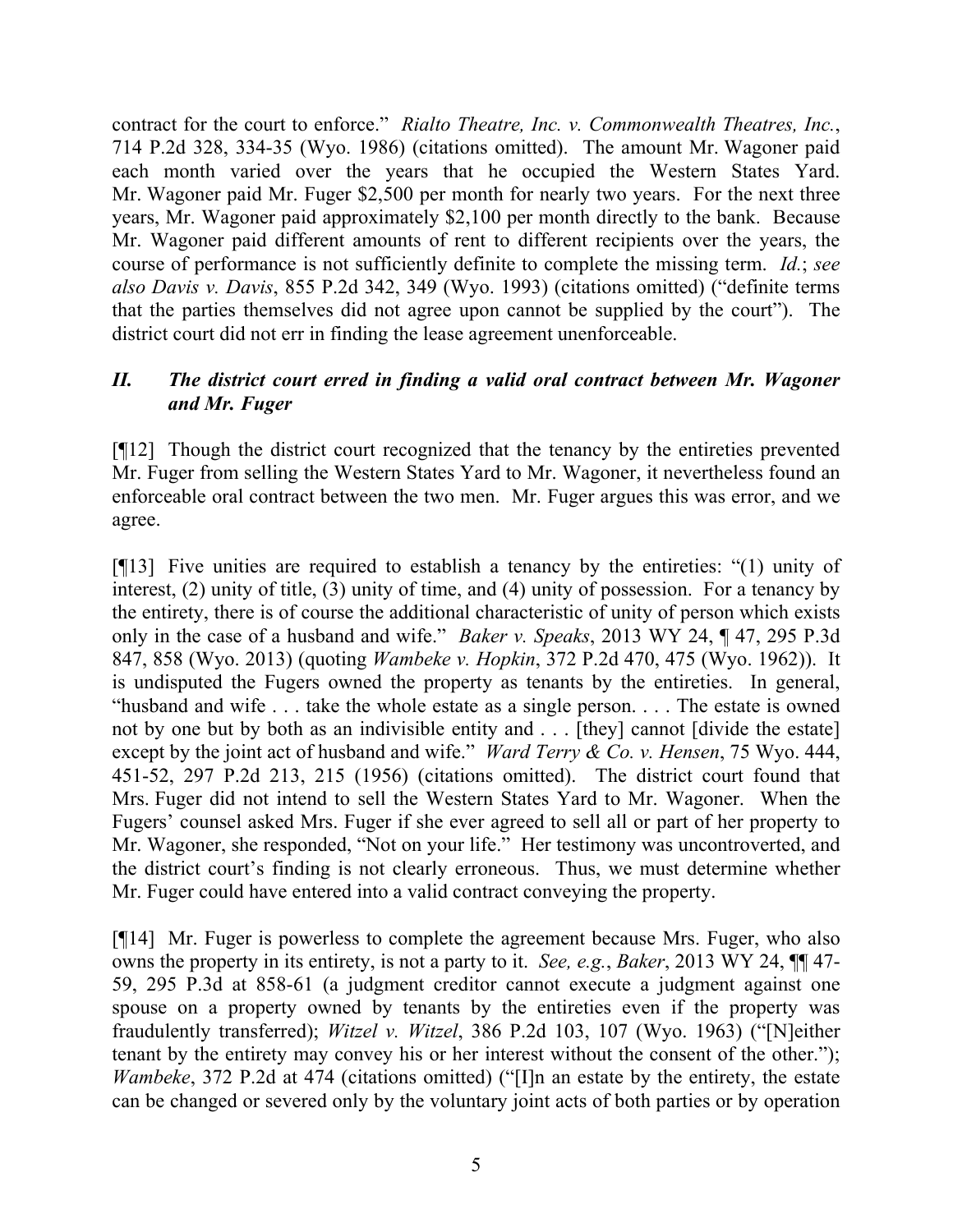of law, e.g., by divorce."); *Clingerman v. Sadowski*, 519 A.2d 378, 380-81 (Pa. 1986) (citations omitted) ("Neither spouse in a tenancy by the entireties may independently appropriate property to his or her own use to the exclusion of the other, and neither spouse, acting independently, may sever the estate by, for example, conveying part of the property away."). Because Mr. Fuger cannot unilaterally sell the property, the oral contract is void, and the district court erred in finding an enforceable contract.<sup>[2](#page-7-0)</sup> We reverse and remand for consideration of Mr. Wagoner's equitable claims against Mr. Fuger.

## *III. The district court did not err when it found no enforceable contract between Mrs. Fuger and Mr. Wagoner and granted the Fugers' Rule 52(c) motion*

[¶15] Mr. Wagoner argues there was an enforceable contract between him and Mrs. Fuger to sell the property because Mrs. Fuger was a fifty-percent owner of the LLC that took out the loan to construct the buildings, and she signed the lease for the project. He further argues that Mr. Fuger acted as though he had full authority to make representations for his wife, and she is therefore bound under a theory of apparent authority.

#### **A. Standard of Review**

[ $[16]$  Wyoming Rule of Civil Procedure 52(c) is similar to a motion for judgment as a matter of law under Rule  $50(a)(1)$  in a jury trial. It permits the district court to enter judgment at the close of a plaintiff's case, during a bench trial, if it determines that the claim cannot be maintained under the controlling principles of law. *Ultra Res., Inc. v. Hartman*, 2010 WY 36, ¶ 59, 226 P.3d 889, 914 (Wyo. 2010). We review the district court's grant of a motion under Rule 52(c) de novo and regard the plaintiff's evidence as true and afford it all favorable and reasonable inferences. *Id.* at ¶¶ 59-60, 226 P.3d at 913-14. "When the plaintiffs' proof has failed in some aspect, the motion is properly granted; however, when the plaintiffs have presented a prima facie case, the motion is properly denied." *Id*. at ¶ 60, 226 P.3d at 914 (citing *Hutchinson v. Taft*, 2010 WY 5, ¶ 12, 222 P.3d 1250, 1253 (Wyo. 2010)).

#### **B. No Contract**

[¶17] The district court held that Mr. Wagoner did not prove an enforceable contract against Mrs. Fuger and that his agency argument does not overcome the Fugers' tenancy by the entireties. There is no written contract for the sale of land between Mr. Wagoner and Mrs. Fuger. However, Mr. Wagoner contends that an enforceable contract exists

<span id="page-7-0"></span><sup>&</sup>lt;sup>2</sup> The Fugers also appealed the district court's damages calculation, but we do not reach that issue because we conclude the oral contract is void.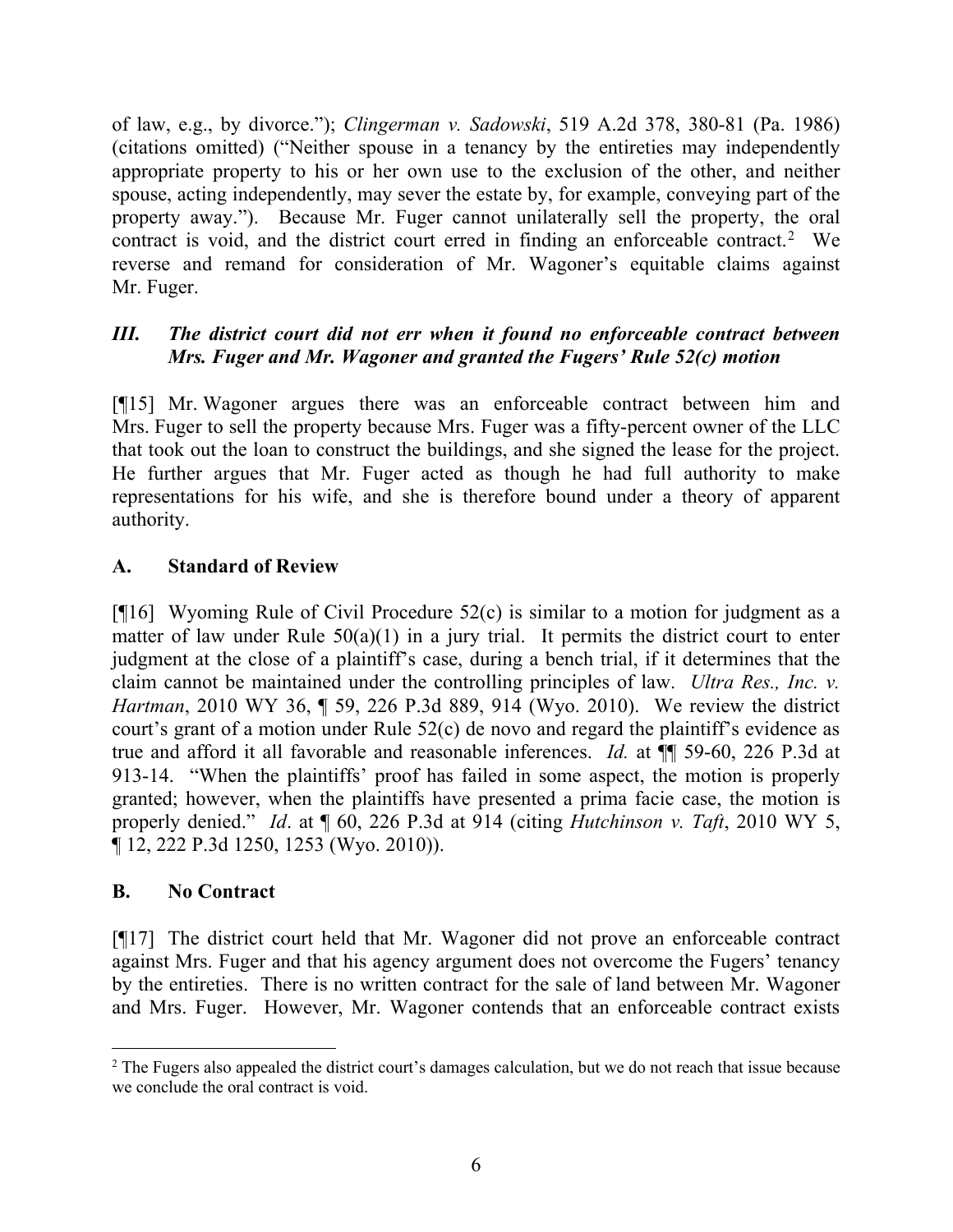because Mrs. Fuger was the fifty-percent owner and vice president of the LLC that the Fugers used to obtain the loan, and because she signed the lease agreement. Setting aside statutory requirements,<sup>[3](#page-8-0)</sup> a contract for the sale of land requires, at the very least, offer, acceptance, and consideration. *SH v. Campbell Cnty. Sch. Dist.*, 2018 WY 11, ¶ 6, 409 P.3d 1231, 1233 (Wyo. 2018).

[¶18] The Fugers' counsel asked Mrs. Fuger if she ever agreed to sell all or part of her land to Mr. Wagoner and she responded unequivocally that she had not. This testimony was uncontested. In fact, the only reference Mr. Wagoner made to Mrs. Fuger, in relation to the deal, was that she was against any agreement, and he expressed confusion about whether she signed the loan documents:

> Q. The borrowers of the money from the bank were Donald and Mary Fuger; is that correct?

> A. I don't know if Mary—Mary was on the note, too, I think. Because at first, she was really against the whole thing, and I assured her that I didn't care what I had to do, the payments would be made.

Even affording this statement all favorable inferences, it does not establish that Mrs. Fuger offered to sell the land, that Mr. Wagoner accepted the offer, and that consideration was exchanged—nor does Mrs. Fuger's participation in obtaining a loan or signing a lease. There is simply no evidence of a contract to sell between Mrs. Fuger and Mr. Wagoner.

## **C. No Actual or Apparent Authority**

[¶19] Mr. Wagoner argues that the district court erred in holding that no agency relationship existed between the Fugers because Mr. Fuger operated as though he had full authority to make decisions about the Western States Yard. "An agent has express actual authority to bind the principal when the principal, orally or in writing, specifically grants the agent the power to bind the principal." *Ohio Cas. Ins. Co. v. W.N. McMurry Const. Co.*, 2010 WY 57, *¶* 39, 230 P.3d 312, 326 (Wyo. 2010) (quoting *Cargill, Inc. v. Mountain Cement Co.*, 891 P.2d 57, 62 (Wyo. 1995)). While one spouse can be the agent for the other spouse, marital status alone does not establish an agency relationship and regular agency principles apply. 41 Am. Jur. 2d *Husband and Wife* § 52, Westlaw

<span id="page-8-0"></span><sup>3</sup> The statute of frauds requires contracts for the sale of land to be in writing with some exceptions. *Davis v. Harmony Dev., LLC*, 2020 WY 39, ¶¶ 11-12, 460 P.3d 230, 235 (Wyo. 2020); *Parkhurst v. Boykin*, 2004 WY 90, ¶ 14, 94 P.3d 450, 457 (Wyo. 2004) (quoting *Birt v. Wells Fargo Home Mortg., Inc.*, 2003 WY 102,  $\sqrt{25}$  n.5, 75 P.3d 640, 651 n.5 (Wyo. 2003)). However, this issue was not raised on appeal.